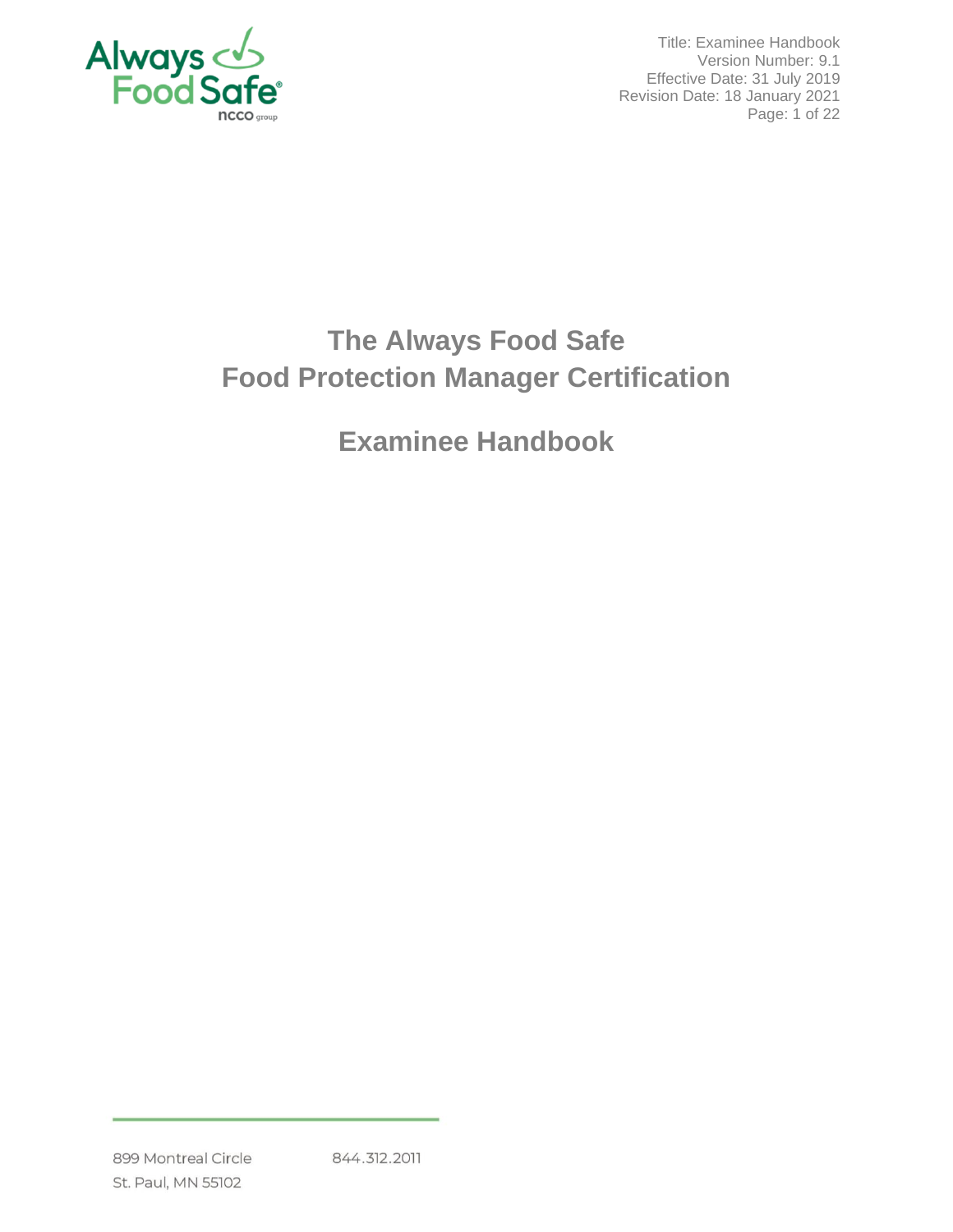

Title: Examinee Handbook Version Number: 9.1 Effective Date: 31 July 2019 Revision Date: 18 January 2021 Page: 2 of 22

# **Table of Contents**

| 16 |  |
|----|--|
|    |  |
|    |  |
|    |  |
|    |  |
|    |  |
|    |  |
|    |  |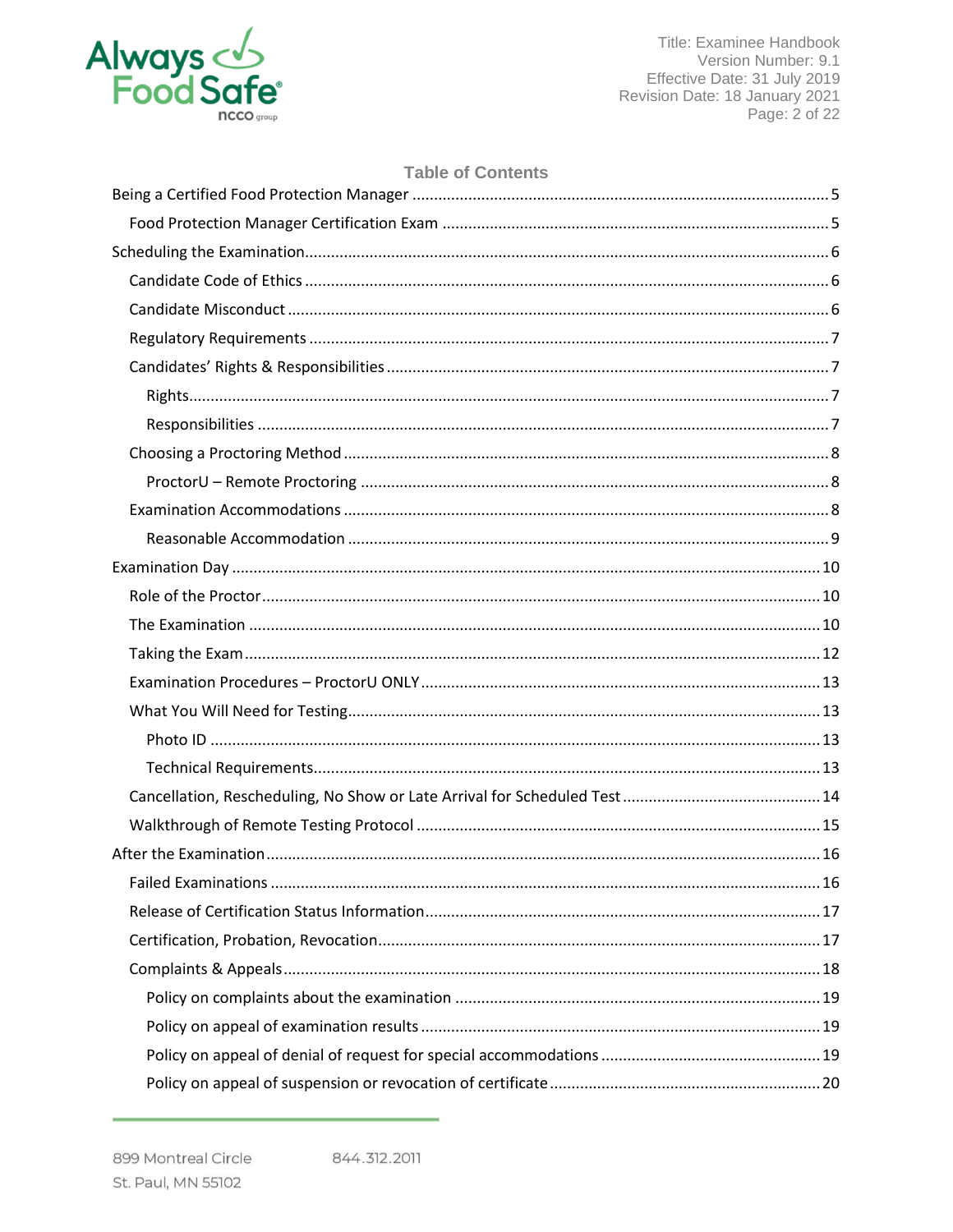

Title: Examinee Handbook Version Number: 9.1 Effective Date: 31 July 2019 Revision Date: 18 January 2021 Page: 3 of 22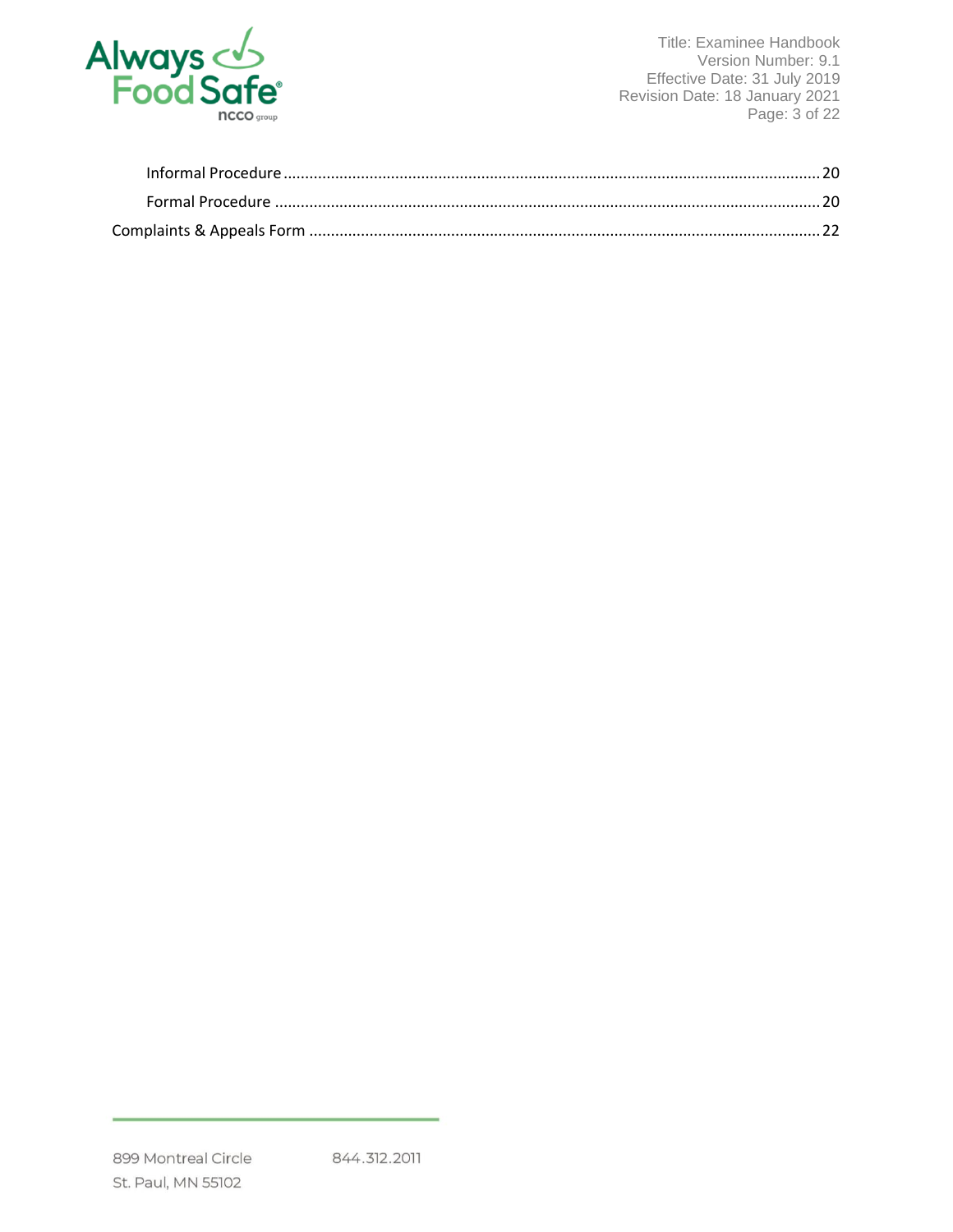

Title: Examinee Handbook Version Number: 9.1 Effective Date: 31 July 2019 Revision Date: 18 January 2021 Page: 4 of 22

# **The Always Food Safe Food Protection Manager Certification Examinee Handbook**

A warm welcome from all of our team!!

This handbook has been designed to guide candidates through the steps required to take The Always Food Safe Food Protection Manager Certification examination.

It will explain how the certification is open to any applicant who meets the eligibility requirements and will also help you understand your responsibilities as a Certified Food Protection Manager candidate.

We recommend reading through this handbook before taking the examination. It provides a great and quick reference to many questions you might have.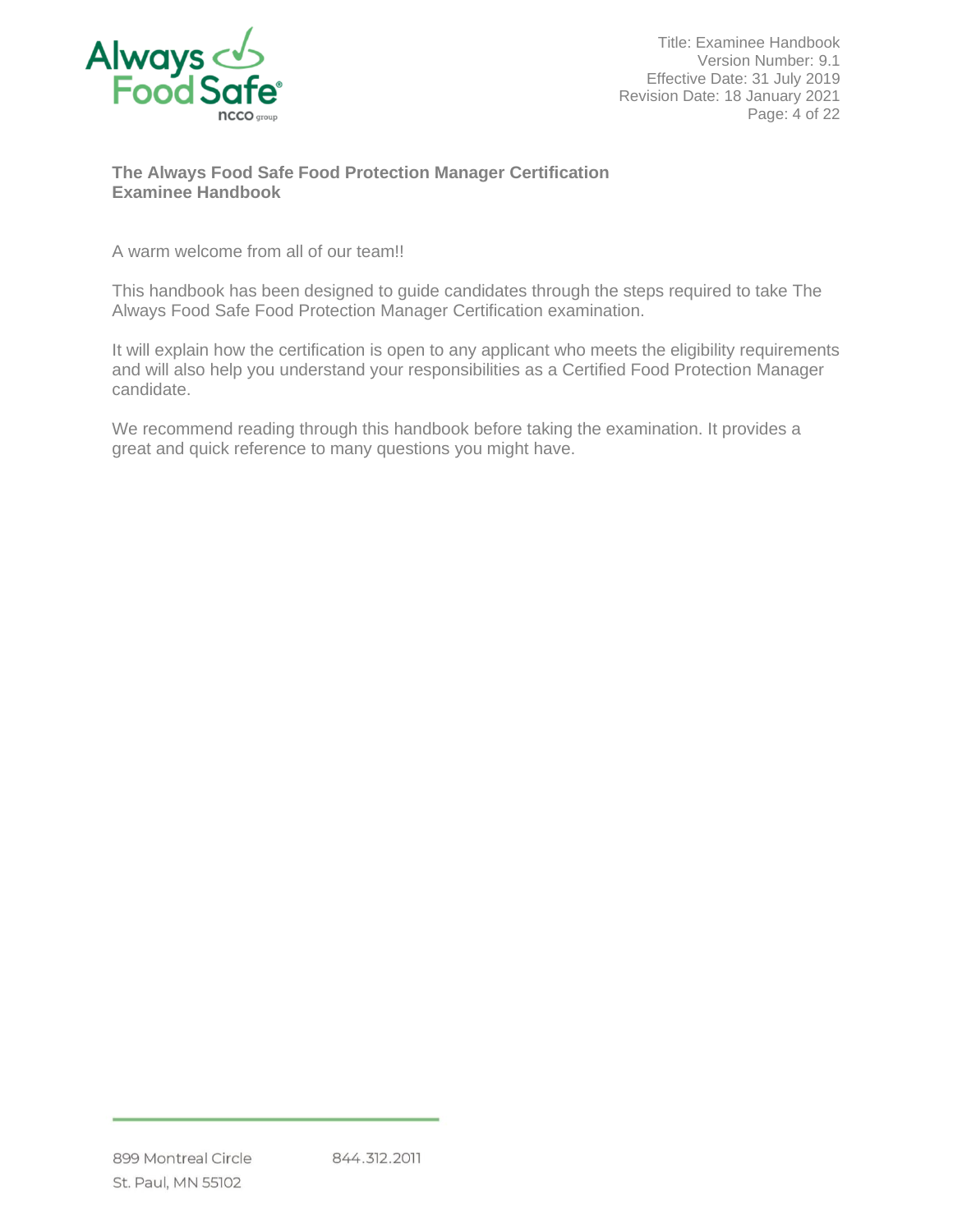

Title: Examinee Handbook Version Number: 9.1 Effective Date: 31 July 2019 Revision Date: 18 January 2021 Page: 5 of 22

# **Being a Certified Food Protection Manager**

<span id="page-4-0"></span>A Certified Food Protection Manager is responsible for:

- Identifying hazards in the day-to-day operation of a food establishment
- Developing or implementing specific policies, procedures, or standards aimed at preventing foodborne illness
- Coordinating training, supervising or directing food preparation activities, and taking corrective action as needed to protect the health of the consumer
- Conducting in-house self-inspection of daily operations on a periodic basis to see that policies and procedures concerning food safety are being followed.

To become a Certified Food Protection Manager, a candidate must pass a food safety certification examination from an accredited certification program recognized by the Conference for Food Protection (CFP), while being monitored by an approved Proctor.

<span id="page-4-1"></span>Food Protection Manager Certification Exam

The primary purpose of the Always Food Safe Food Protection Manager Certification Exam is the evaluation of those candidates who wish to secure or maintain Food Protection Manager Certification in accordance with the criteria and standards established through the Conference for Food Protection. It is designed to test and assess food managers on competencies relevant to the prevention of food borne illness. The Always Food Safe Company also has a responsibility to ensure that the certification process is fair to our examinees and protects their inherent rights.

After successfully passing the exam, candidates may use the following terms to refer to themselves, but only while they maintain a valid certification:

- **"Certified Food Protection Manager"**
- **"Always Food Safe Certified Food Protection Manager"**
- **"Always Food Safe Certified"**

They may also use the "Always Food Safe" Certified logo on their stationery, business card, personal website, etc. to indicate their status.

The certificate shall be valid for up to **five years** from the date of the exam.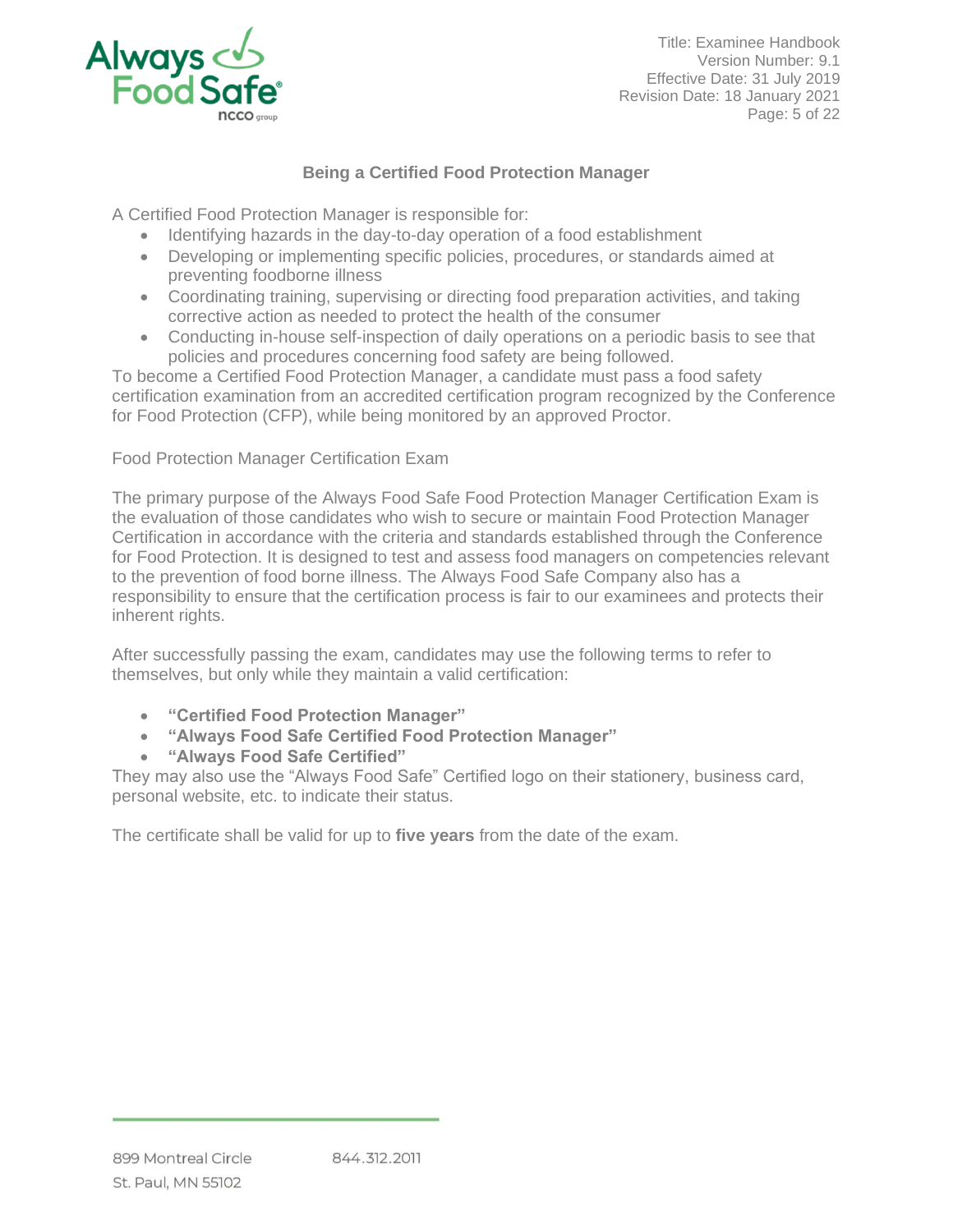

Title: Examinee Handbook Version Number: 9.1 Effective Date: 31 July 2019 Revision Date: 18 January 2021 Page: 6 of 22

# **Scheduling the Examination**

<span id="page-5-0"></span>There are a few steps that need to be taken before scheduling the examination. These steps include the following:

- 1) Reviewing the Candidate Code of Ethics, Statement on Candidate Misconduct, state and local regulatory requirements, and rights and responsibilities as a candidate;
- 2) Reviewing proctoring methods and deciding which method to use;
- 3) Learning about testing accommodations.

Candidates who need to apply for testing accommodations are strongly encouraged to wait until they have submitted their application for accommodation and heard back from The Always Food Safe Company on a decision before scheduling the examination.

# <span id="page-5-1"></span>**Candidate Code of Ethics**

By registering and completing The Always Food Safe Company, Certified Food Protection Manager Exam, the candidate agrees to uphold and promote the integrity of the exam and the values of the certification process, specifically by doing the following:

- Promote food safety to the best of your ability.
- Treat all others with respect and courtesy, before, throughout and after the examination.
- Understand the consequences of your actions if you are caught cheating or behaving in an unethical manner.
- Report any suspected cheating to the exam proctor or to The Always Food Safe Company.
- Uphold the credibility and prestige of the Food Protection Manager Certification.

# <span id="page-5-2"></span>**Candidate Misconduct**

We take candidate misconduct very seriously. Candidate misconduct includes anything considered to be a threat to the security of the exam, copying or sharing answers during the exam as well as any attempt to copy, save, or transmit the contents of the exam. This conduct constitutes cheating.

When testing in a group, a candidate should not talk to another candidate or look at another candidate's computer screen. Candidate misconduct includes using any other computer programs or computing device, including laptops, tablets, or phones.

Please Note:

- If there is a suspected cheating incident, The Always Food Safe Company will fully and fairly investigate the incident
- This will entail holding the release of a candidates test scores
- If cheating is confirmed, the scores are destroyed, and the candidate will be restricted from re-taking the examination
- Typical restrictions range from 1 to 5 years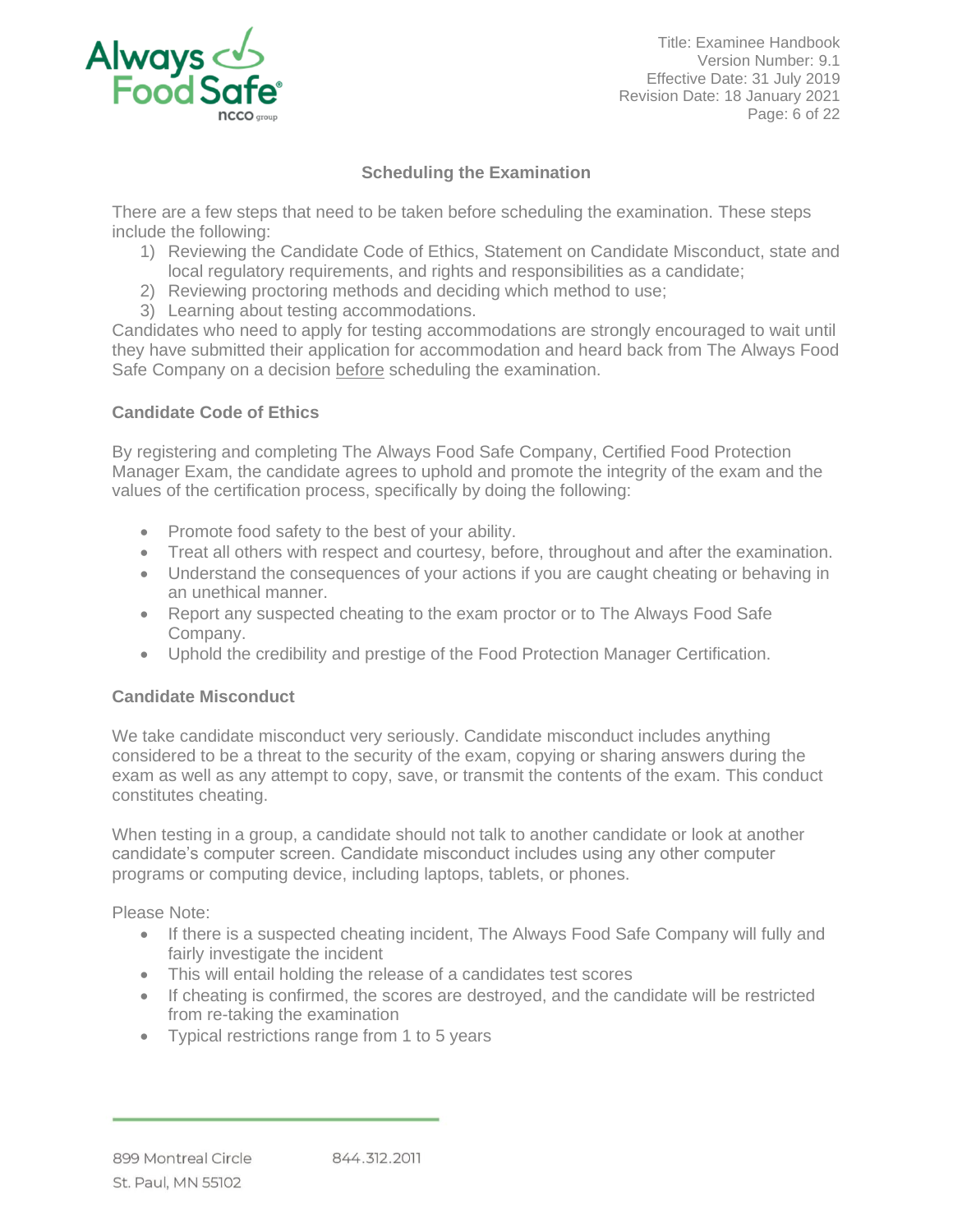

Title: Examinee Handbook Version Number: 9.1 Effective Date: 31 July 2019 Revision Date: 18 January 2021 Page: 7 of 22

# <span id="page-6-0"></span>**Regulatory Requirements**

In certain states, cities, or counties it is required that candidates have completed training prior to taking the exam.

Candidates are responsible for compliance with such requirements. *If you have moved or do not know what is required of you, we suggest checking with your local regulatory authority.*

# <span id="page-6-1"></span>**Candidates' Rights & Responsibilities**

As a candidate, you are entitled to certain rights, and in addition you will have certain responsibilities:

<span id="page-6-2"></span>**Rights** 

- Your proctor will be a trained individual who follows a professional code of ethics when administering the examination.
- Your examination score will remain confidential, to the extent of the law.
- If using a test center or company-sponsored proctor, you will be offered a comfortable, secure examination location that has adequate seating, lighting, heating/cooling/ventilation, writing surfaces that is ADA-compliant.
- You will be respectfully treated irrespective of race, age, disability, gender, sexual orientation, or religion.
- All requests for an accommodation will be evaluated fairly and reasonably.

# <span id="page-6-3"></span>**Responsibilities**

- You must know when and where your examination will take place, pay for the examination if required, appear on time, and have a photo ID.
- Follow all examination instructions as detailed by the proctor.
- Treat all others with respect and courtesy, before, throughout, and after the examination.
- Understand the consequences of your actions if you are caught cheating or behaving in an unethical manner.
- You must immediately tell your proctor if you have any difficulty in understanding the language of the examination.
- Immediately inform your proctor or The Always Food Safe Company if you believe that the examination conditions affected your score.

*Please Note: Local regulatory laws may supersede these rights and responsibilities and it is your responsibility to check if you are unsure of any point.*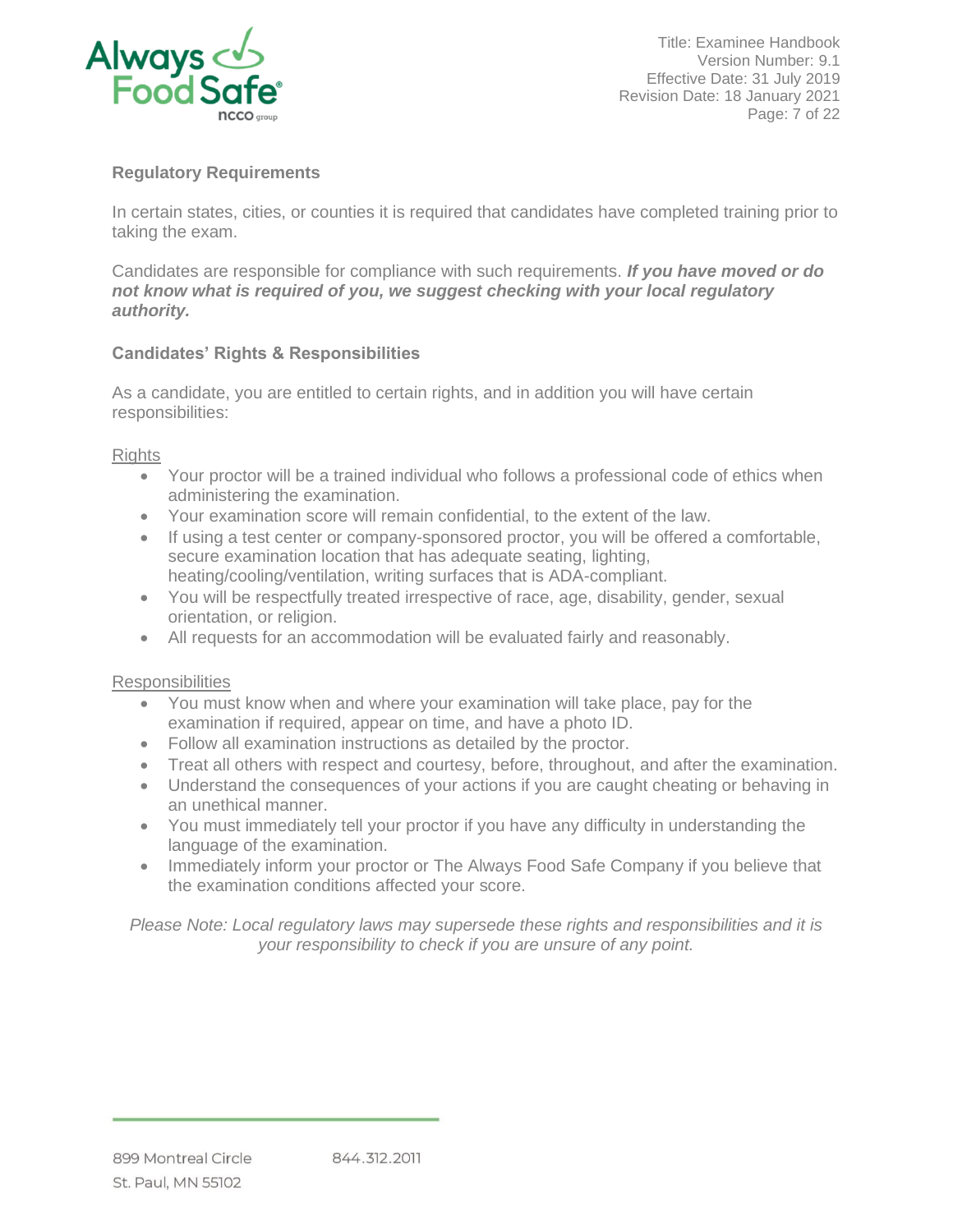

Title: Examinee Handbook Version Number: 9.1 Effective Date: 31 July 2019 Revision Date: 18 January 2021 Page: 8 of 22

# <span id="page-7-0"></span>**Choosing a Proctoring Method**

All examinees need to choose a proctor in order to schedule and take the exam. If your employer is providing the proctor, then you will take the exam with this proctor. If your employer is not providing proctoring, or you are taking the exam independent from an employer, you will need to choose a proctoring company. We have partnered with ProctorU, for virtual at-home testing. Either is acceptable and neither is better than the other; your choice should depend on your preferences and requirements for testing.

# <span id="page-7-1"></span>ProctorU – Remote Proctoring

Examinations take place at a private location of your choice. At your scheduled exam time, you will log into ProctorU to connect with a proctor. Once connected, they will verify your identity by checking your photo ID, and they will make sure your computer, microphone, and webcam are ready for the examination. Your proctor will stay with you throughout the duration of the exam, monitoring exam conditions to ensure you have a smooth testing experience and to ensure no cheating occurs. You will not be allowed breaks during the exam, including going to the restroom.

You can choose to test from any place you like, as long as it meets the following guidelines: A quiet room that is free of interruptions, with no one else present, free of objects that a test-taker might use for assistance on the exam (such as phones, another computer, a second display, tablets, notebooks, pens/pencils, etc.). When you connect with the proctor, they will ask you to pan your room with your webcam to make sure all prohibited items are removed prior to starting your exam.

You will need access to the following at your testing location:

- A government-issued photo ID
- A reliable connection to the internet
- A desktop or laptop computer (Mac or PC). Chromebooks are not allowed
- A working webcam and microphone

Website:<https://www.proctoru.com/>

When you have decided which proctoring method you will use, you should go to [www.alwaysfoodsafe.com](http://www.alwaysfoodsafe.com/) to log into your account and choose the proctoring option. You will then receive an email containing important information about scheduling the exam and what to expect on testing day.

#### <span id="page-7-2"></span>**Examination Accommodations**

In all of our partnerships with our proctoring providers and corporate clients, the Always Food Safe Company is committed to ensuring that competently proctored testing sites are userfriendly and readily accessible to all candidates. Testing sites are responsible for meeting all government health and safety requirements, and for being accessible to candidates with disabilities. It is the policy of The Always Food Safe Company LLC to fully comply with all state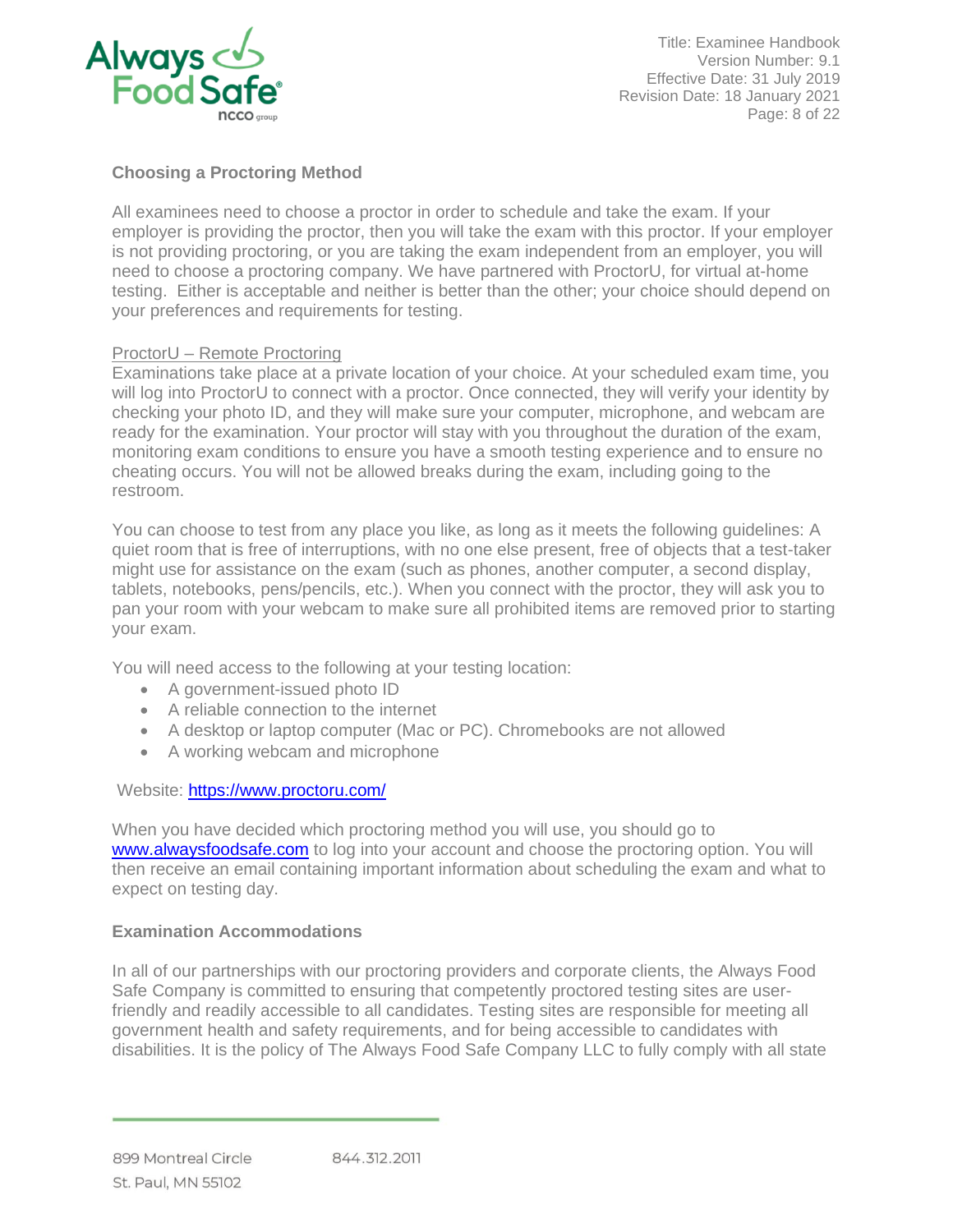

Title: Examinee Handbook Version Number: 9.1 Effective Date: 31 July 2019 Revision Date: 18 January 2021 Page: 9 of 22

and federal laws concerning accommodating candidates in accordance with the American's with Disabilities Act (ADA).

# *The Always Food Safe Company will never discriminate among candidates as to age, gender, race, religion, ethnic origin, sexual orientation, or disabilities.*

#### <span id="page-8-0"></span>Reasonable Accommodation

Reasonable accommodations create a more level playing field for candidates in the testing environment. If you are a candidate with a disability wishing to take our examination, you may request a special accommodation.

Accommodations may include:

- a reader and/or recorder for sight impaired candidates
- a sign language interpreter
- a foreign language translator
- additional testing time
- or any similar requests in accordance with the Americans with Disabilities Act (ADA).

They may also include permission to bring special items into the testing room for medical purposes (such as food, drink, medication, sound devices, etc.).

Requests for testing accommodations must be reasonable, approved, and based upon appropriate documentation, and **MUST be arranged prior to your scheduled examination.**

Candidates requiring reasonable testing accommodations must arrange this with the Always Food Safe Compliance Department by submitting the appropriate **Exam Accommodation Application** form **at least 10 business days prior to the requested accommodation** for taking the Always Food Safe Food Protection Manager Exam. Before submitting the application, it is important to have already chosen your proctoring method as the applications differ slightly depending on which method you choose.

The Always Food Safe Company will coordinate with ProctorU and approved, Always Food Safe Proctor selected by the candidate, and respond via e-mail within **five business days** with an approval, denial, or modification request.

The Proctor must accommodate all candidates that present, in advance, documented disabilities and allow them sufficient time to become knowledgeable with the navigation and use of the online examination.

If a request is denied, you may submit an Appeal Request Form within 30 days of the denial.

**An application for accommodation can be obtained by reaching out to Always Food Safe by phone (1-844-312-2011), email (exam@alwaysfoodsafe.com), or download the application directly from our website** [https://alwaysfoodsafe.com/food-protection-manager](https://alwaysfoodsafe.com/food-protection-manager-information)[information](https://alwaysfoodsafe.com/food-protection-manager-information)**.**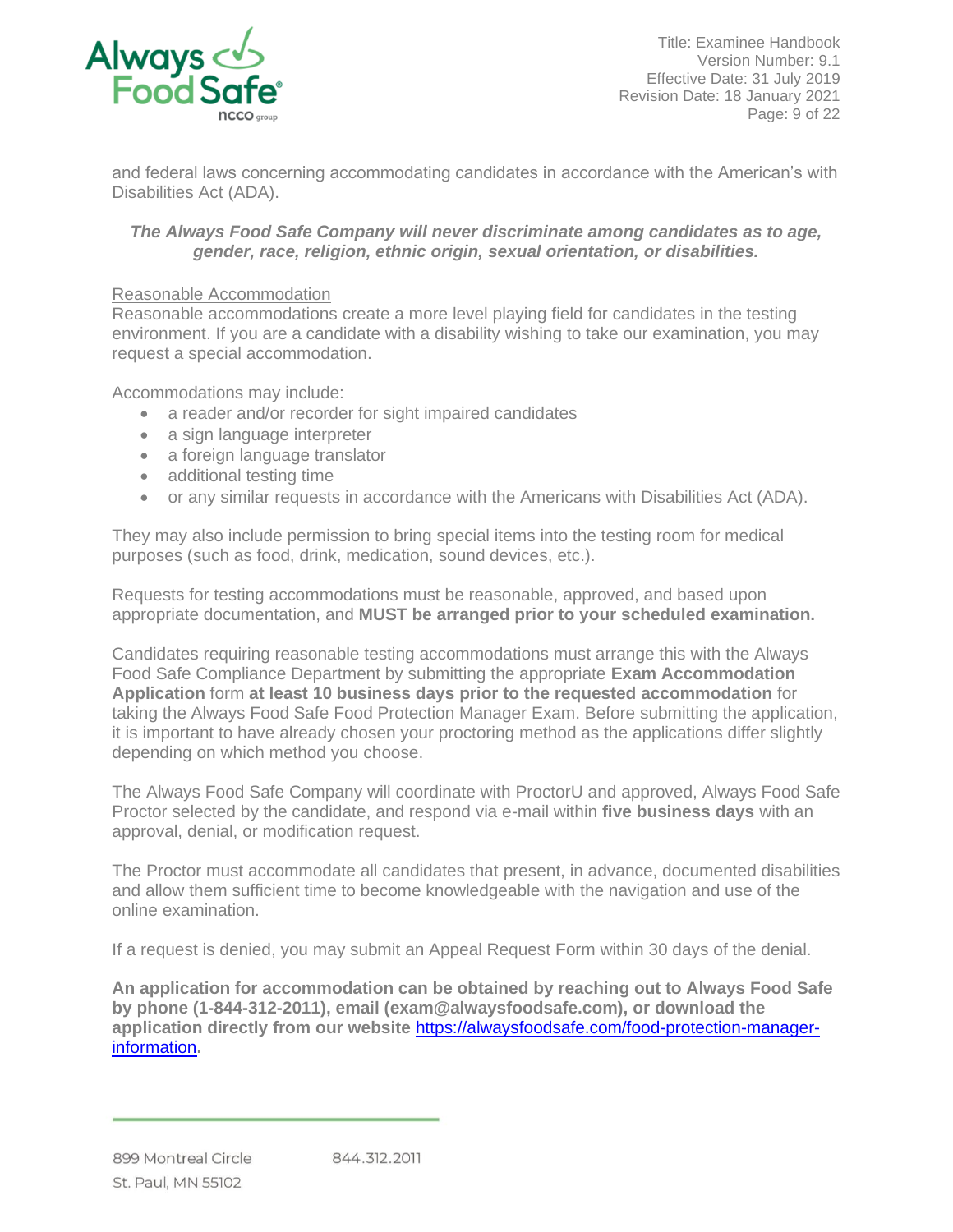

Title: Examinee Handbook Version Number: 9.1 Effective Date: 31 July 2019 Revision Date: 18 January 2021 Page: 10 of 22

# **Examination Day**

# <span id="page-9-1"></span><span id="page-9-0"></span>**Role of the Proctor**

A Proctor will be present to administer the examination and will be responsible for:

- verifying your identity
- conducting secure exam logins
- ensuring proper exam administration and security
- verifying exam completion

The Proctor cannot answer any questions or comment about any exam content during the exam. In-person proctors can provide the candidate with an *Examinee Comment Form* if required. For remote proctoring, the *Examinee Comment Form* is available on our website.

Candidates are expected to be familiar, through a combination of experience and training, with the principles and procedures for protecting consumer health from foodborne illnesses.

The Always Food Safe Company offers an optional test preparation training course that covers the relevant material. The training material is developed independently of the examination.

# <span id="page-9-2"></span>**The Examination**

The Always Food Safe, Food Protection Manager Certification Exam is an English-only, proctored, closed-book exam with 90 questions. 80 questions will be graded with an additional 10 pilot questions that are for research purposes only.

The minimum passing score is set at 70 percent, (56 correct answers). Questions are multiple choice with four options for each question with only one correct answer. This test is only available via computer, we do not offer paper copies. The examination is timed to 2 hours.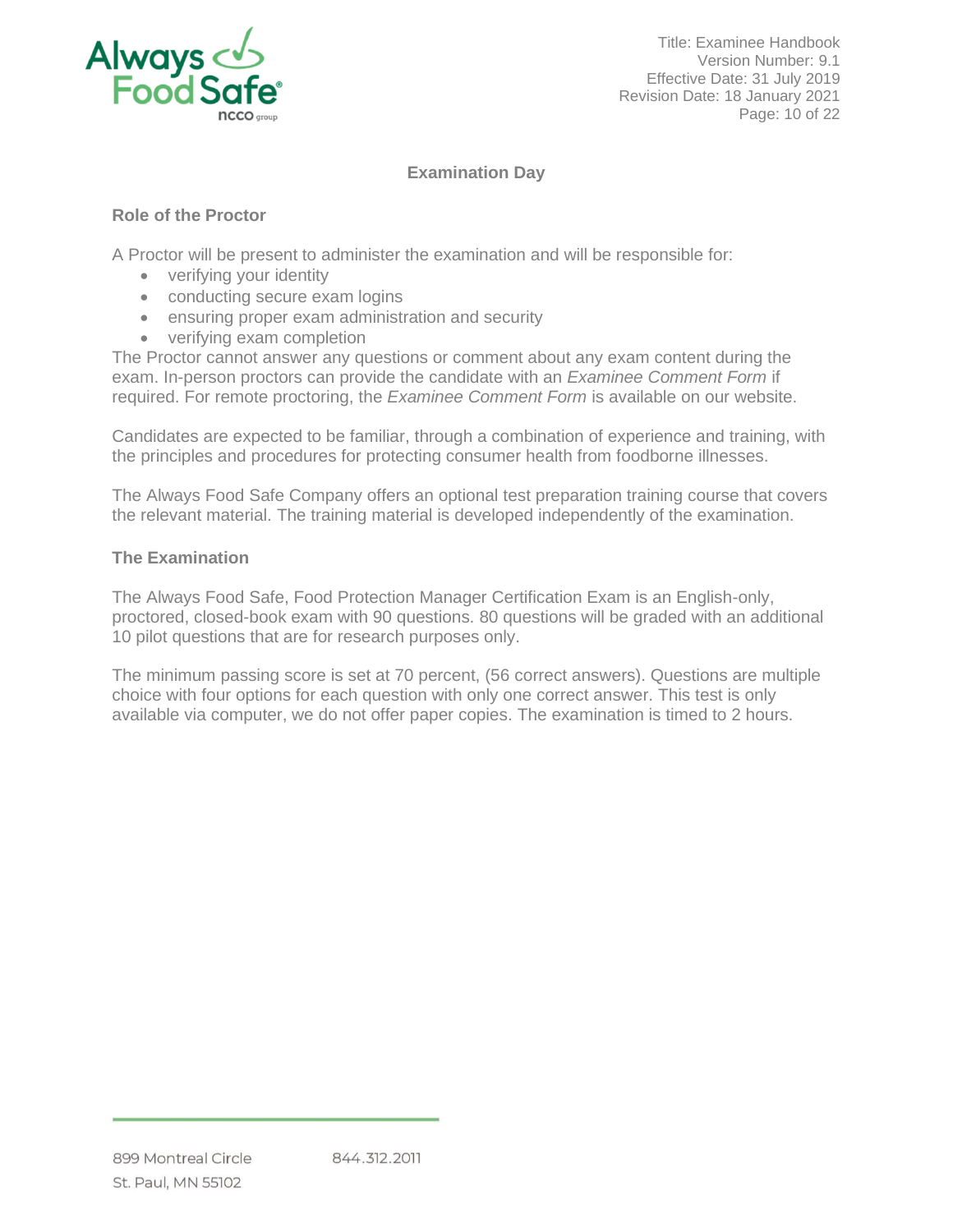

The following are the topics covered by the exam and their weighting on any given exam form are:

| % of Total Exam<br><b>Score</b> | <b>Topic</b>                                                                                                                                                                                                                                                                              |  |  |  |  |
|---------------------------------|-------------------------------------------------------------------------------------------------------------------------------------------------------------------------------------------------------------------------------------------------------------------------------------------|--|--|--|--|
|                                 |                                                                                                                                                                                                                                                                                           |  |  |  |  |
| 25%                             | Food<br><b>Purchase and Delivery</b><br>Storage, Preservation, Date<br>Control<br>Preparation<br>Pathogens & Foodborne Illness<br>Pathogenic Bacteria Identification<br><b>Cross-Contamination</b><br>Cook and Cool<br>Hot/Cold Hold<br><b>Time &amp; Temperature Controls</b><br>Service |  |  |  |  |
| 20%                             | <b>Cleaning &amp; Sanitization</b><br><b>Cleaning Practices</b><br><b>Chemicals &amp; Cleaning Equipment</b><br>Sanitizing                                                                                                                                                                |  |  |  |  |
| 16%                             | <b>Personnel</b><br>Management & Training<br>Hand Washing<br><b>Work Attire</b><br><b>Illness Signs &amp; Symptoms</b>                                                                                                                                                                    |  |  |  |  |
| 14%                             | <b>Facilities</b><br><b>Facility Requirements</b><br><b>Equipment Auditing &amp; Maintenance</b><br>Pests                                                                                                                                                                                 |  |  |  |  |
| 13%                             | <b>Allergens</b><br>Regulatory<br><b>Symptoms &amp; Reactions</b><br>Main Allergens<br>Management & Training<br><b>Cross-Contact</b>                                                                                                                                                      |  |  |  |  |
| 12%                             | <b>Regulatory</b><br><b>Legal Requirements</b><br><b>HACCP</b><br><b>Records and Reporting</b>                                                                                                                                                                                            |  |  |  |  |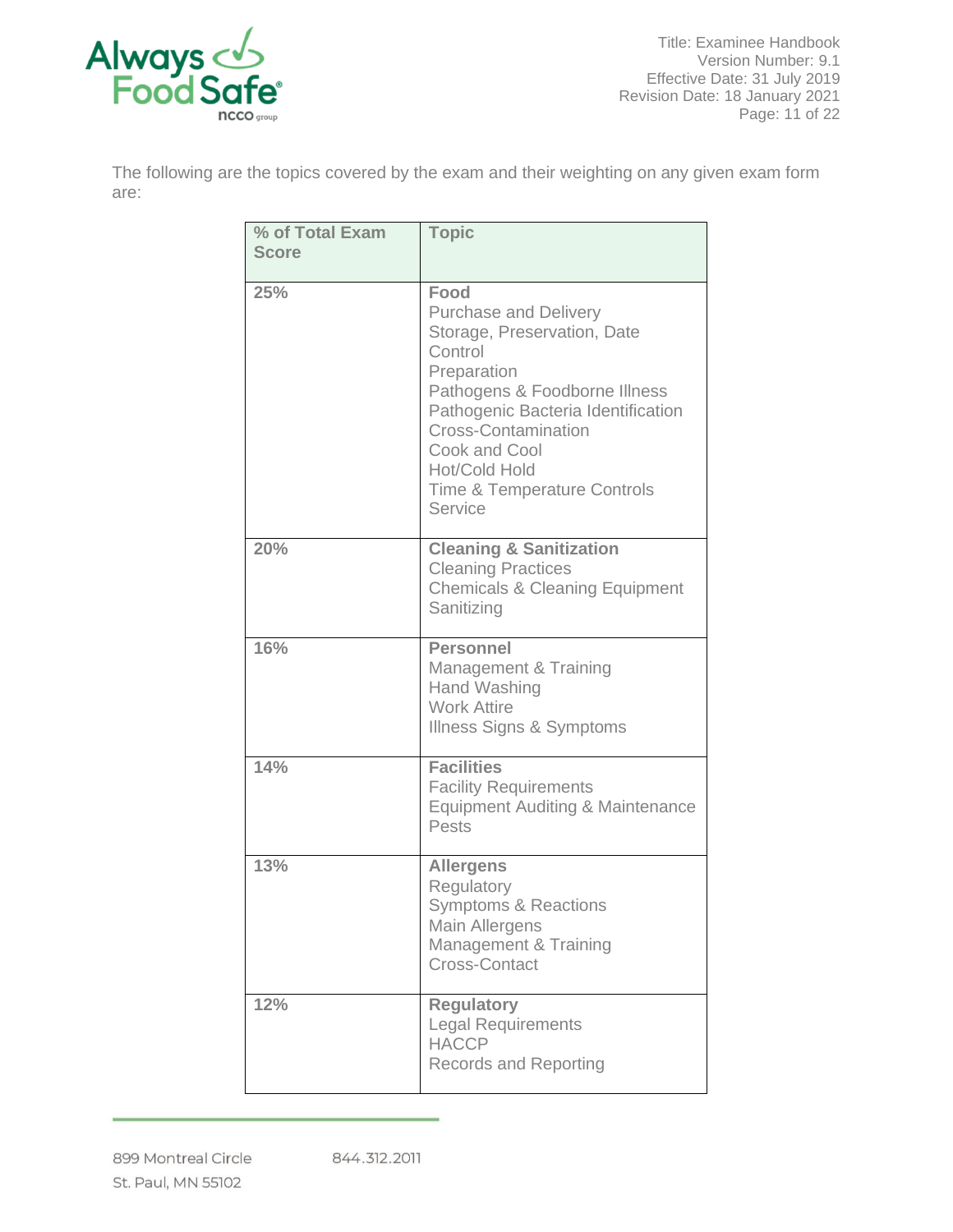

Title: Examinee Handbook Version Number: 9.1 Effective Date: 31 July 2019 Revision Date: 18 January 2021 Page: 12 of 22

# <span id="page-11-0"></span>**Taking the Exam**

We've gathered a few things you should know prior to taking the examination:

- Questions are multiple choice with four answer options provided, each question has only one correct answer. Be sure to answer all questions. Unanswered questions are graded as incorrect.
- There is a small open circle in front of each option. To select an option as the answer, you will use the mouse to point the cursor to the desired option and then left-click on the mouse to fill in the circle. Any selected answer can be changed simply by clicking on another answer.
- The buttons marked **Next** or **Previous** allow you to skip forwards and backwards through the test without having to answer every question. However, make sure by the end that all questions have been answered! (at the end of the test, there will be the option to review the questions that were skipped)
- In the event that the computer should freeze during the examination or there be an interruption in internet service, your test can be re-accessed. When the test is resumed, all your responses up to the question that was in progress will be restored.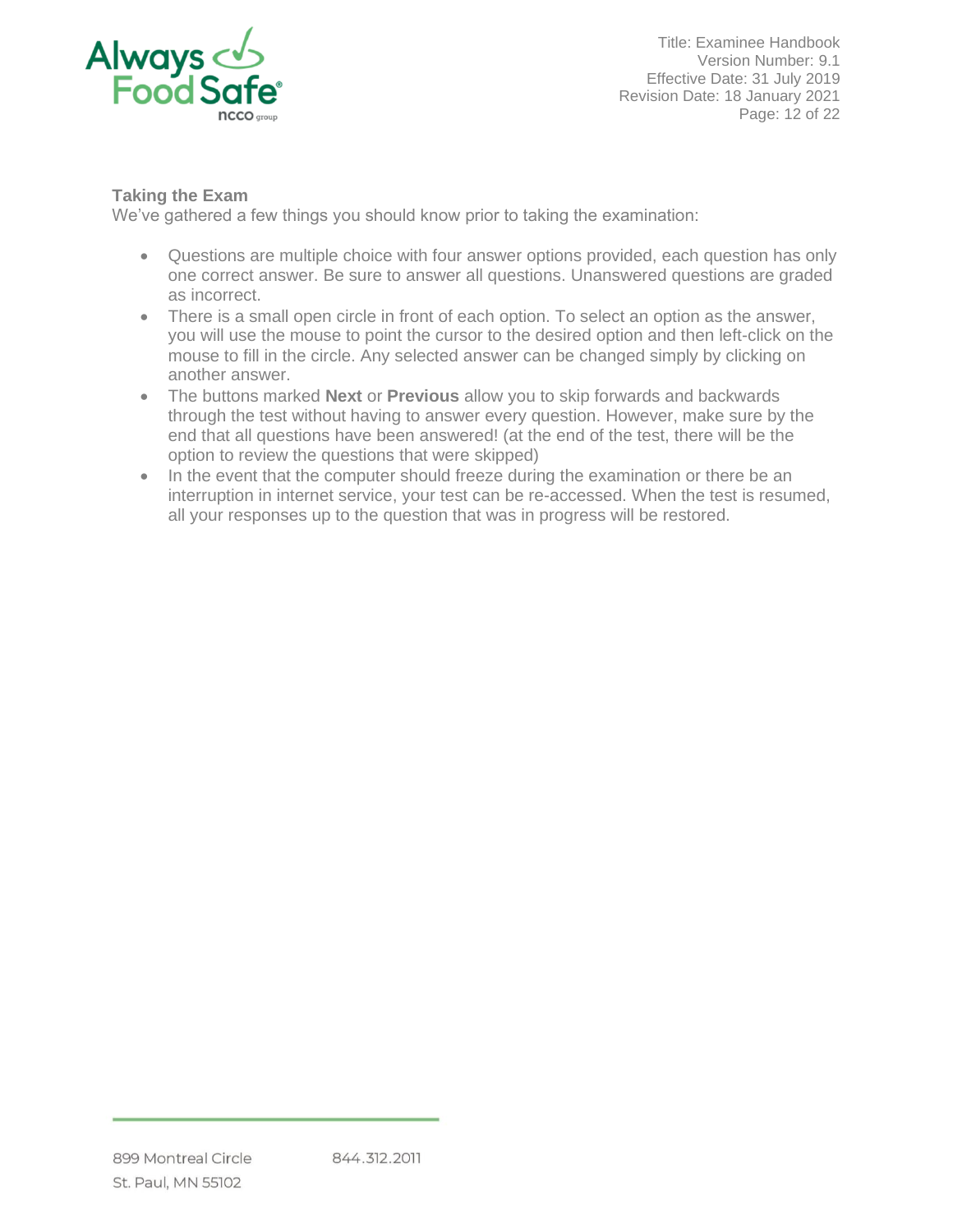

Title: Examinee Handbook Version Number: 9.1 Effective Date: 31 July 2019 Revision Date: 18 January 2021 Page: 13 of 22

# <span id="page-12-0"></span>**Examination Procedures – ProctorU**

# <span id="page-12-1"></span>**What You Will Need for Testing**

You will need to have a photo ID as well as a computer with a microphone and a webcam. More details on these requirements are provided below.

#### <span id="page-12-2"></span>Photo ID

Candidates MUST have one unexpired government-issued photo and one signature ID. The photo and signature may be on the same ID.

Acceptable forms of identification include:

- Valid state driver's license
- Current passport
- Current military identification
- Valid state identification with photo
- Valid Immigration and Naturalization Service Employment Authorization Document or Alien Registration Card

Candidates who do not produce a valid acceptable ID at the scheduled testing time will not be allowed to take the test, and the candidate will not receive a refund of the testing fee.

#### <span id="page-12-3"></span>Technical Requirements

Here is the complete list of technical and system requirements:

- Laptop or desktop computer, running either Windows (Vista or Windows 10 or higher), or Mac (OS 10.5 X or higher)
- Webcam with at least a 640x480 resolution (1280x720 is best)
- Microphone (some web cameras have them built in)
- Speakers
- Stable Broadband Internet Connection Minimum .768 Mbps download and .384 Mbps upload; we recommend 1.5 Mbps or greater download and 1 Mbps upload
- A wired connection is preferred over wireless (WIFI)
- At least 1024 MB RAM
- Current version of Google Chrome (preferred) or Firefox (Edge and Internet Explorer are not acceptable browsers)
- Ability to download and install a small program (LogMeIn)
- Dual screens are **not allowed**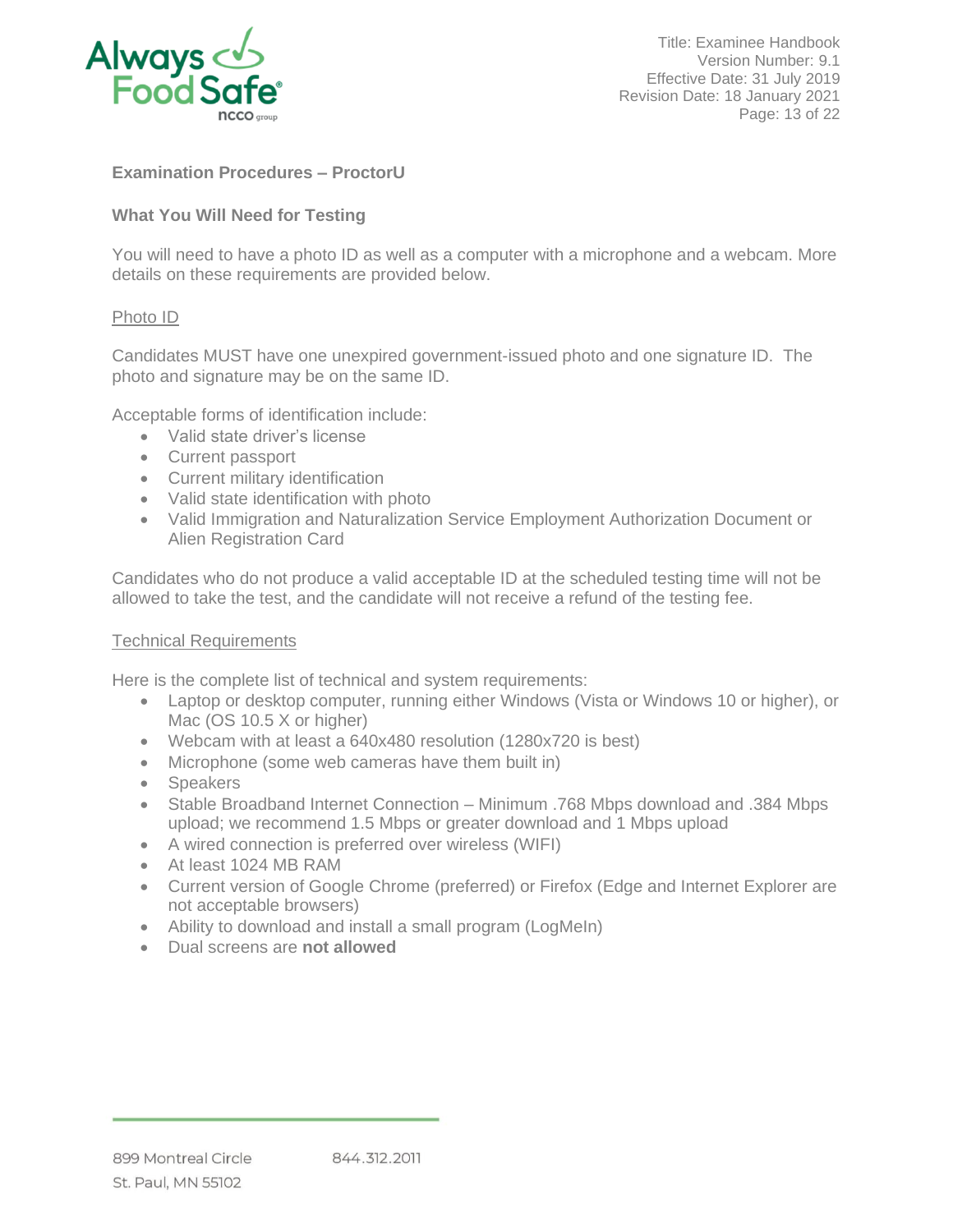

Title: Examinee Handbook Version Number: 9.1 Effective Date: 31 July 2019 Revision Date: 18 January 2021 Page: 14 of 22

# These devices are **not supported**:

- Chromebooks
- Tablets (Nexus, iPad, Tab, Note, etc.)
- Linux/Unix
- Virtual Machines
- Windows 10 in S mode or Surface RT

# <span id="page-13-0"></span>**Cancellation, Rescheduling, No Show or Late Arrival for Scheduled Test**

You should plan on arriving a few minutes prior to your scheduled time. ProctorU reservations remain active in your account for 15 minutes past the scheduled time. For example, if a testtaker schedules their appointment at 1 pm, they will be able to connect from 12:57 pm - 1:15 pm. While it is a good idea for test-takers to be punctual, you will not be able to connect with a proctor earlier than 3 minutes before your scheduled appointment. If you've surpassed the 15 minute window, you will need to schedule a new exam.

Please follow the steps below to reschedule:

- Log into your ProctorU account
- Select the exam you're taking
- Choose the date and time you'd like to take the exam and click Schedule

To avoid premiums, please be sure to schedule or reschedule any reservations more than 72 hours in advance. Rescheduling your exam less than 72 hours in advance will incur a \$5 - \$8 premium scheduling fee. Rescheduling your exam less than 2 hours in advance will incur a \$8 - \$12 premium scheduling fee.

For more information on rescheduling exams with ProctorU, see the Scheduling FAQs on the ProctorU website, located at: [https://support.proctoru.com/hc/en-us/sections/115003172868-](https://support.proctoru.com/hc/en-us/sections/115003172868-Scheduling) **[Scheduling](https://support.proctoru.com/hc/en-us/sections/115003172868-Scheduling)** 

Note that if you fail to show up for a scheduled exam without notice, you will not be eligible for a refund. Additionally, once you have started the examination, no refunds will be granted, unless the examination was disrupted by technical issues affecting the candidate's ability to complete the exam.

All refund requests must be made via phone or email to The Always Food Safe Company. All requests for refund will be at the sole discretion of The Always Food Safe Company, and if approved, will be processed and credited to the candidate through the third-party payment partner initially used.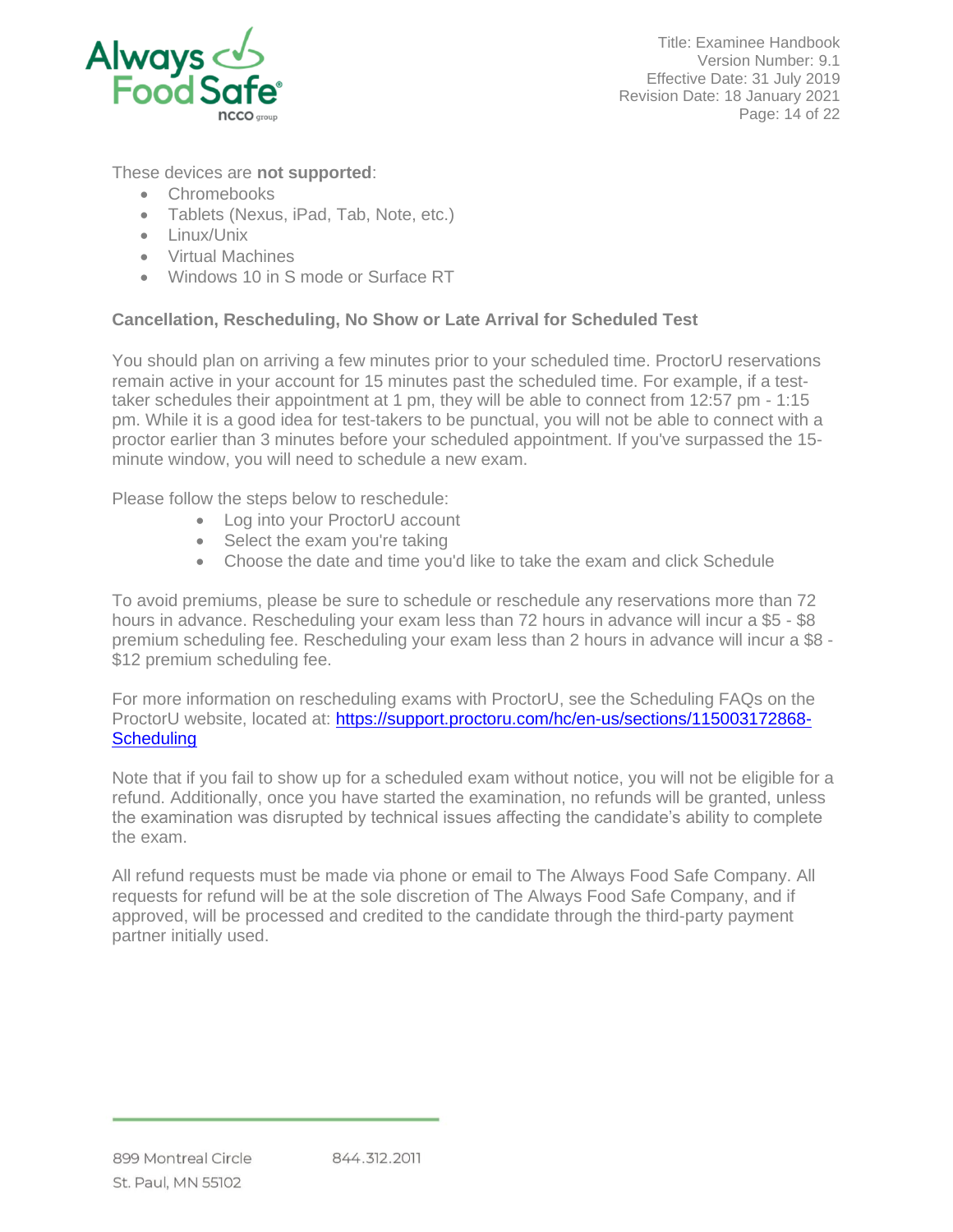

Title: Examinee Handbook Version Number: 9.1 Effective Date: 31 July 2019 Revision Date: 18 January 2021 Page: 15 of 22

# <span id="page-14-0"></span>**Walkthrough of Remote Testing Protocol**

Here is an overview of what will happen during remote testing:

- At the scheduled exam time, you will log into ProctorU, using the username and password you created when you scheduled the exam. Once prompted, you will be asked to connect your computer to your proctor's computer. You will click the 'Click Me!' button then run the file and open 'Support-LogMeInRescue' in the downloads folder. If you are using Mozilla Firefox, you will need to save the file and then open it.
- Once your camera and desktop are connected to your proctor's, you will be asked to show government- or school-issued identification.
- You will submit your name and physical address electronically and the site will generate 4 challenge questions based on public records. Your proctor will unlock this step for you. Please be prepared to show a second form of government or school issued photo ID if needed.
- You will be required to pan your work area with your webcam. If the testing computer has a built-in web camera and cannot be moved to scan the entire room, you must have a 5" x 5" or larger handheld mirror that the remote proctor can use to scan the testing room. A laptop can be picked up and moved to scan the room.
- If this is your first exam, your photo will be taken and saved to the ProctorU system.
- Once all of these steps have been completed, you will open a new tab or window and bring up the examination site, log in and select the exam you will be taking. Your proctor will enter in the password to unlock your exam.
- When you have completed the test, you will click on the "**Complete**" button. The examinee will be asked, "Would you like to complete your exam for grading?" If so, the examinee will click "**Yes**."
- After clicking "**Yes**", there will be a further 10 questions that you will complete before the exam results are revealed. These are basic demographic questions, (age, race, gender, for research purposes only), and proctor evaluation.
- Once the proctor finalizes the examination session, the results, pass or fail, will be immediately displayed on the computer screen.

\*Please note:

- You need to be alone in a well-lit room. Once your exam is open, you will not be permitted to hold conversations of any kind until the exam has been submitted. Your launch button will be enabled when your exam is fully prepared for delivery.
- You may not exit the camera view (such as to use the bathroom) or use a cell phone or other electronic devices during the examination.
- Your hands must be visible to the camera at all times. Talking or mouthing words while testing is prohibited.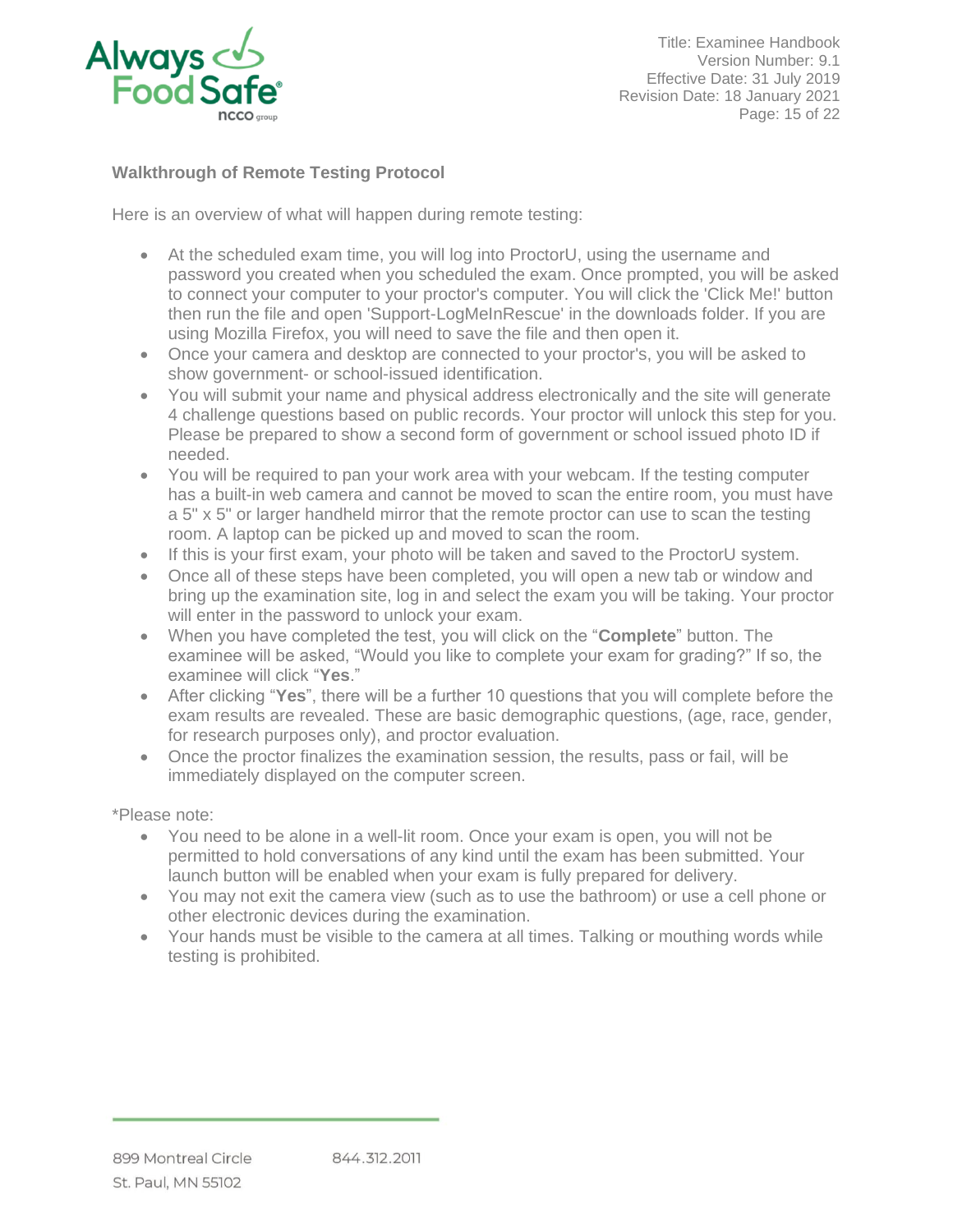

Title: Examinee Handbook Version Number: 9.1 Effective Date: 31 July 2019 Revision Date: 18 January 2021 Page: 16 of 22

# **After the Examination**

<span id="page-15-0"></span>Official results (certificate or failing score report) will be mailed directly to examinees by The Always Food Safe Company. The Official Certificate will be mailed within 15 business days of completing the exam. If there is a delay due to problems in verification or authentication of scores, examinees will be kept informed and an approximate date for release of the scores will be provided. Always Food Safe will have ongoing communication with examinees and the proctor until the scores are verified and released.

Not everyone will pass the examination on the first attempt. Candidates who do not pass the examination will have 1 more attempt to re-test for free within a 3-month period. See the next section for further information.

### <span id="page-15-1"></span>**Failed Examinations**

Every candidate who fails the examination will be provided with information on their general areas of deficiency.

| <b>E. Exerc - Margo Ford Tale</b><br>$-1$                                                                                             |                                                                                                                                                                                                                                |                            |                   | $ 0$ $\times$            |
|---------------------------------------------------------------------------------------------------------------------------------------|--------------------------------------------------------------------------------------------------------------------------------------------------------------------------------------------------------------------------------|----------------------------|-------------------|--------------------------|
| Contract & beautosystocharacom/aum/bumly-61qu066-3/90-4201-9a17-chirts/ssien<br>OWN Startup in PL. National Checking<br><b>States</b> | VIS Charlement Countering L. C. Weing on Sec., E. Secherre Liney, L. Sec. M. M. M. Letter Lewis, S. Sechs Letter Letter L. C. Colle August., C. Leading Memph., C. Maynews, U.S. College State L. C. L. College State Letter L |                            |                   | 20121<br>ASPART Cow 2.0. |
| APPROVAL OR AUSTRALION                                                                                                                | @ MANAGER HELP DOCUMENT<br>LEARNING HOME<br>STORE                                                                                                                                                                              | ORGANIZATION<br>PROCTORING | LOGOUT<br>PROFILE |                          |
|                                                                                                                                       |                                                                                                                                                                                                                                |                            |                   |                          |
|                                                                                                                                       | <b>Exam Results</b>                                                                                                                                                                                                            |                            |                   |                          |
|                                                                                                                                       | 8/8/2019<br>Exam Form ID: 3                                                                                                                                                                                                    |                            |                   |                          |
|                                                                                                                                       | Status: Failed                                                                                                                                                                                                                 |                            |                   |                          |
|                                                                                                                                       | <b>Final Score:</b>                                                                                                                                                                                                            |                            |                   |                          |
|                                                                                                                                       | 7.59%                                                                                                                                                                                                                          |                            |                   |                          |
|                                                                                                                                       | Total of 79 graded questions                                                                                                                                                                                                   |                            |                   |                          |
|                                                                                                                                       | Section                                                                                                                                                                                                                        | Correct                    |                   |                          |
|                                                                                                                                       | purchase & delivery                                                                                                                                                                                                            | <b>Needs Improvement</b>   |                   |                          |
|                                                                                                                                       | storage & preservation/date life                                                                                                                                                                                               | Needs Improvement          |                   |                          |
|                                                                                                                                       | prep                                                                                                                                                                                                                           | Needs Improvement          |                   |                          |
|                                                                                                                                       | pathogens & foodborne illness                                                                                                                                                                                                  | <b>Needs Improvement</b>   |                   |                          |
|                                                                                                                                       | cross contamination                                                                                                                                                                                                            | <b>Needs Improvement</b>   |                   |                          |
|                                                                                                                                       | cook                                                                                                                                                                                                                           | Needs Improvement          |                   |                          |
|                                                                                                                                       | cool                                                                                                                                                                                                                           | Needs Improvement          |                   |                          |
|                                                                                                                                       | hot & cold hold                                                                                                                                                                                                                | Needs Improvement          |                   |                          |
|                                                                                                                                       |                                                                                                                                                                                                                                | Manda topicalling and      |                   | $\bullet$                |

See sample screen shot below of what this looks like:

Candidates who do not pass the examination will have one more attempt to re-test for free within a 3-month period. Candidates should contact a Customer Support Representative to set up this re-test for a separate exam session. Candidates will also need to contact their proctoring provider to reschedule the examination for another time. There may be an additional charge for this by the proctoring provider.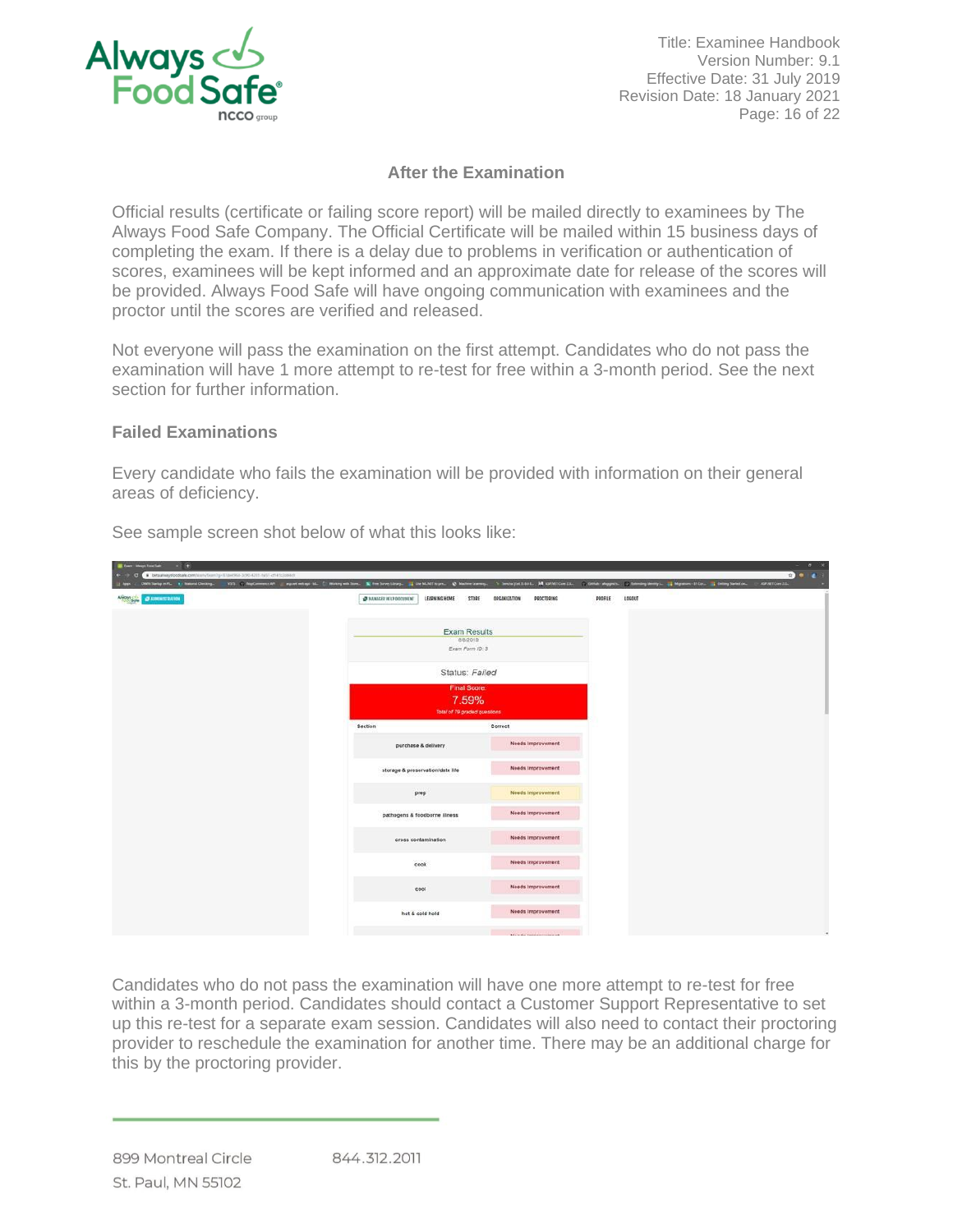

Title: Examinee Handbook Version Number: 9.1 Effective Date: 31 July 2019 Revision Date: 18 January 2021 Page: 17 of 22

We are unable to allow a re-test during the current test session due to testing site time constraints.

Candidates who do not pass on their second attempt will need to repurchase the exam and must wait 90 days to do so in order to assure they are receiving a different form of the exam from the first two forms.

# <span id="page-16-0"></span>**Release of Certification Status Information**

All candidates will have access to their score at any time following the submission of the final exam onto our Learner Management System.

All scores are then available to the candidate at any stage of the certification's lifetime, (up to 5 years). This will be through their unique username and password protected account which will remain active for the duration of the certification.

By completing and submitting the Online Examination, you authorize The Always Food Safe Company to release your certification status to primary stakeholders who have an interest in confirming your status as a certificant.

These include, but are not limited to:

- You, the examinee
- The proctor of the examination
- Your employer
- Any applicable health/regulatory agencies

A candidate can log onto their own Learner Management System to provide an employer with the required information or alternatively, email The Always Food Safe Company and ask us to send the information to their employer. A candidate must provide the employers contact details and an email address.

#### *If a candidate decides not to share their examination score with an employer, The Always Food Safe Company will not release a candidate's score.*

#### <span id="page-16-1"></span>**Certification, Probation, Revocation**

Certification is valid for up to five years from the date of the candidate's last successful exam.

Please be sure to verify the length of certification with your local health department as certain states vary in requirements.

Candidates must retake the exam prior to their expiration date in order to maintain unbroken certification.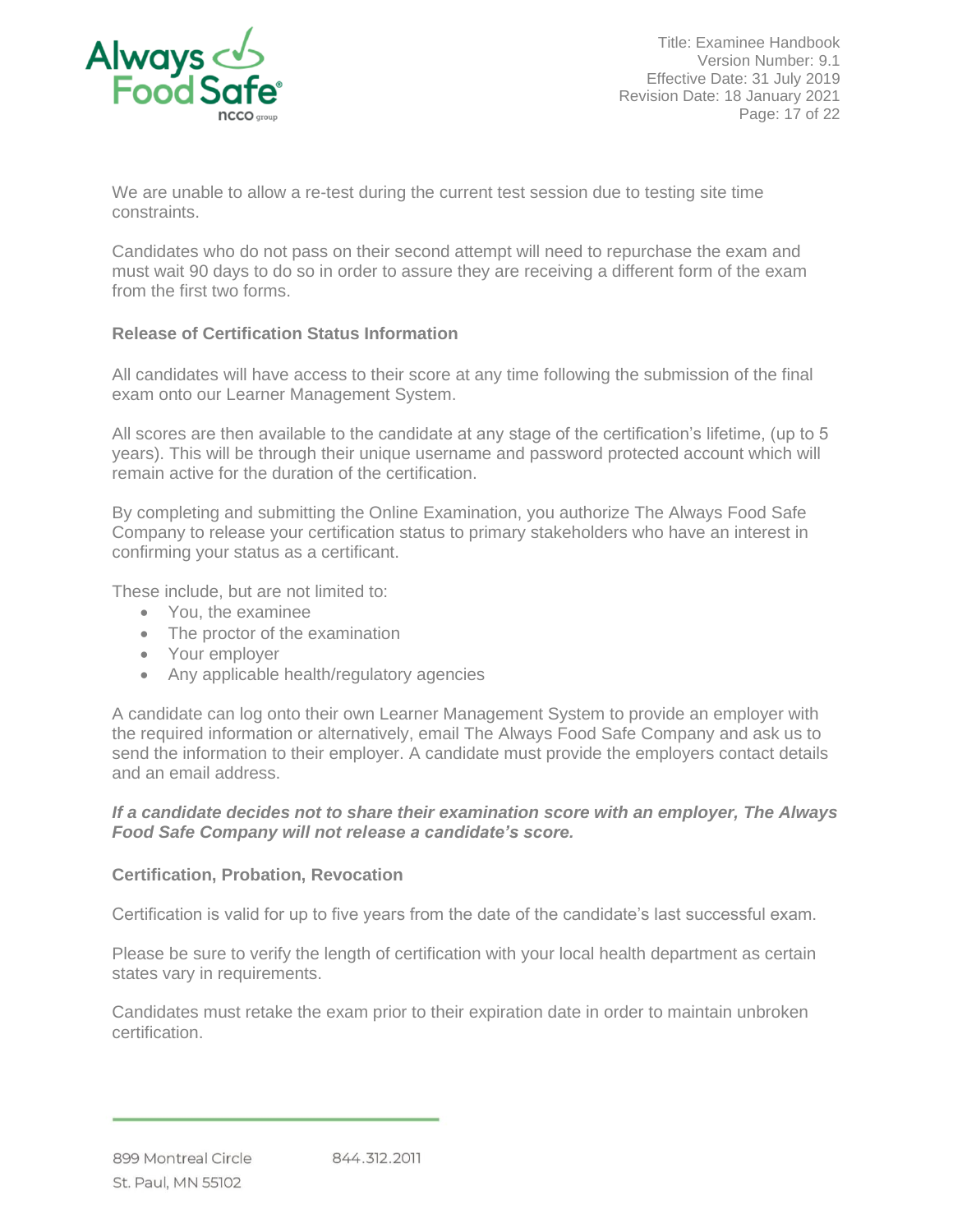

Title: Examinee Handbook Version Number: 9.1 Effective Date: 31 July 2019 Revision Date: 18 January 2021 Page: 18 of 22

Candidates may sit for the exam at any point after initial certification in order to extend their period of certification validity to a maximum of 5 years.

Always Food Safe will confirm the status of an individual as being certified upon inquiry that includes the first name, last name, and certification number of the requested person.

Candidates who change their names must notify Always Food Safe if they desire to have their records updated. There is no charge to update a name record.

The certification status of a person may be revoked if Always Food Safe becomes aware of any of the following:

- Incontrovertible evidence that the candidate cheated during the examination
- Willing allowance of another person(s) to use the candidate's name and certification number to represent themselves as a Certified Food Protection Manager
- Criminal or civil conviction related to food safety or public health

Should Always Food Safe become aware of such conditions, the matter will be considered by the Responsible Officer (Awards & Examinations). Should the Responsible Officer (Awards & Examinations) have good cause to believe that a violation has occurred, the matter shall be brought to The Always Food Safe Company Certification Committee for consideration and possible action.

The certified person shall be notified at least 30 days before such hearing and shall be entitled to present a defense, either in person, through legal counsel, or sworn affidavit. The decision of the Certification Committee is final.

The Certification Committee may dismiss the charge, revoke certification, or place the individual on probation for a period up to two years.

If certification is revoked, the person's name shall be removed from the Always Food Safe database, and the person shall not be eligible to retake the exam for a period of three years. If the individual is placed on probation, any further infractions during the probationary period may result in further action by the Certification Committee, up to and including revocation.

#### <span id="page-17-0"></span>**Complaints & Appeals**

The Always Food Safe Company has a formal policy on complaints and appeals for candidates questioning eligibility or any part of the accredited certification program.

The purpose of this document is to ensure all candidates have access to a fair, reasonable and inexpensive complaints and appeals process.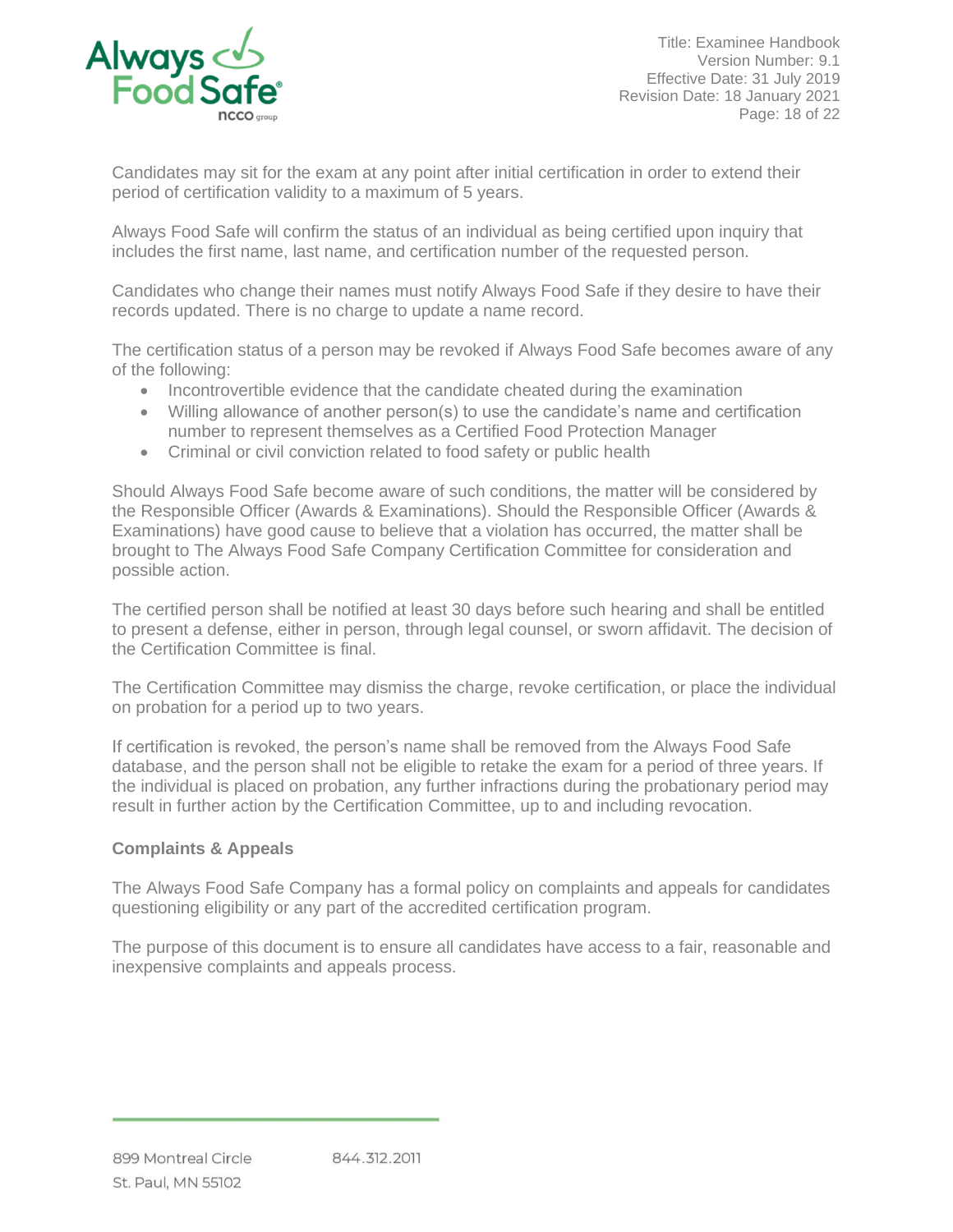

Title: Examinee Handbook Version Number: 9.1 Effective Date: 31 July 2019 Revision Date: 18 January 2021 Page: 19 of 22

The Always Food Safe Company is committed to ensuring that all candidates are provided with the best possible information, services and products. The Always Food Safe Company is also dedicated to meeting customer expectations and to monitoring and evaluating its performance. The policies and procedures detailed below apply to all cases of complaints or appeals, and is available to all candidates who use any of the products or services of The Always Food Safe Company.

### <span id="page-18-0"></span>Policy on complaints about the examination

Candidates have the opportunity to provide feedback on the examination content and test administration procedures. If a candidate has a question or a concern about the reliability, validity, and/or fairness of the test, they may submit the question or concern in writing to the Always Food Safe Company no later than five calendar days after taking the examination.

If a candidate has concerns about administrative procedures at a testing site or if they've observed a breach of test security, the candidate should submit a report in writing to the Always Food Safe Company within five calendar days after taking the examination.

The Always Food Safe Company will not consider reports about test content or test administration procedures that are not submitted in writing within the five-day deadline. Receipt of the issue will be acknowledged by The Officer of Awards and Examinations and the candidate will be provided with a progress report within five business days or at the time of resolution, whichever comes first.

#### <span id="page-18-1"></span>Policy on appeal of examination results

Candidates who fail the exam may appeal their results within thirty days of receipt of the score report and must make this request in writing. The Officer of Awards and Examinations will acknowledge receipt of the appeal and provide the appellant with a progress report within five business days that will contain procedures and actions to be taken. The Appeals Committee will review the response record and the determination will be communicated to the candidate within 30 calendar days. The decision of the Appeals Committee shall be final. Submission, investigation and decision on the appeal shall not result in any discriminatory actions against the appellant.

#### <span id="page-18-2"></span>Policy on appeal of denial of request for special accommodations

Candidates who are denied a request for special accommodations may file an appeal with the Appeals Committee. Requests for an appeal must be made no later than 30 calendar days after the accommodations are denied. The Officer of Awards and Examination will acknowledge receipt of the appeal and provide the appellant with a progress report within five business days that will contain procedures and actions to be taken. Within 60 calendar days of the receipt of the written appeal, the Appeals Committee will conclude its deliberations. The decision of the Appeals Committee is final. Submission, investigation and decision on the appeal shall not result in any discriminatory actions against the appellant.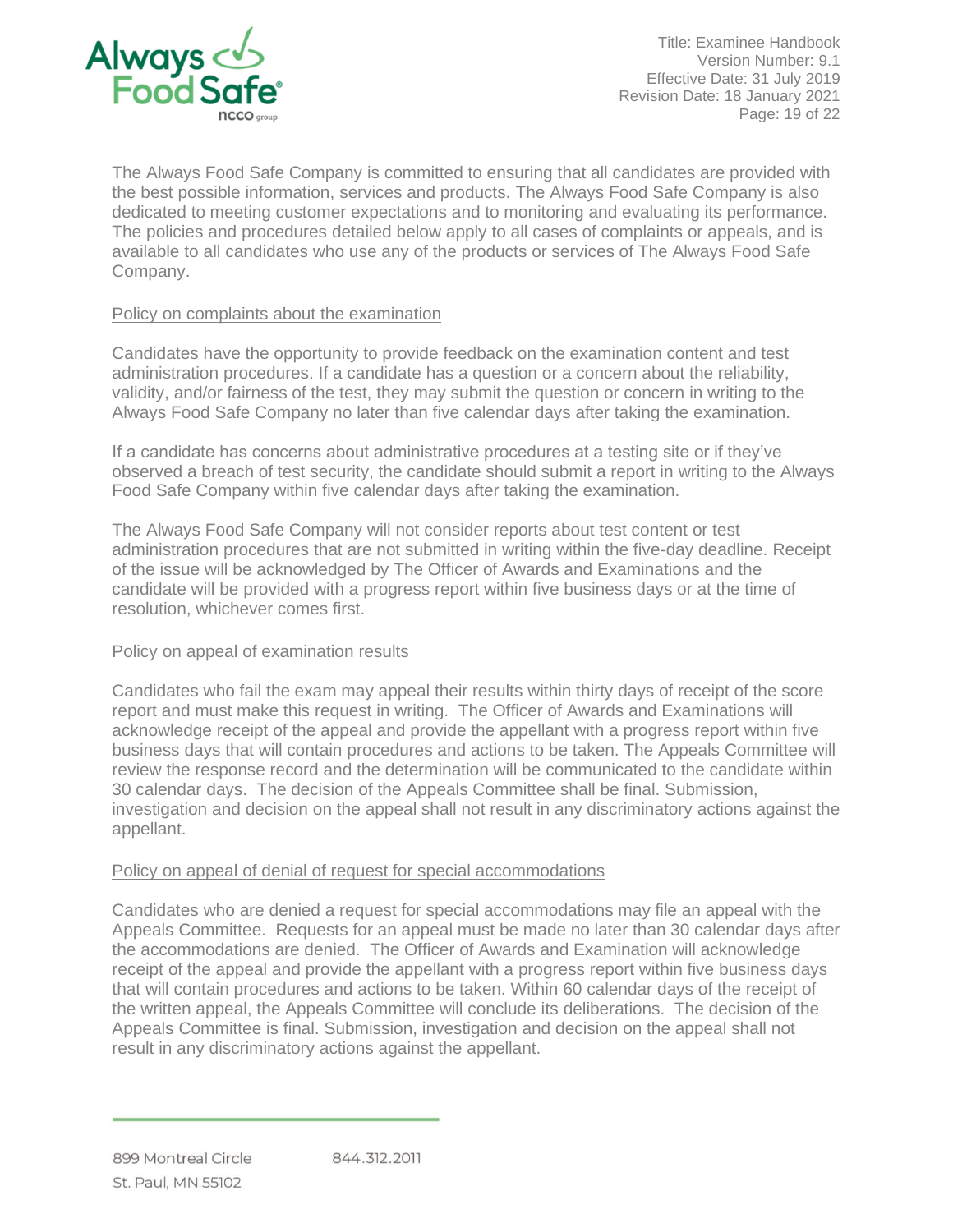

Title: Examinee Handbook Version Number: 9.1 Effective Date: 31 July 2019 Revision Date: 18 January 2021 Page: 20 of 22

#### <span id="page-19-0"></span>Policy on appeal of suspension or revocation of certificate

Any examinee who is denied the right to sit an examination or has their certification suspended or certification revoked has the right to appeal the decision within 30 calendar days of the initial incident or decision.

There may be occasions when individuals/parties may wish to file complaints against The Always Food Safe Company. This may be a candidate or another (third) party.

The complaints and appeals process have three separate stages, depending on the nature of the complaint or appeal:

- An informal process between the candidate and proctor
- An informal process between the candidate and The Always Food Safe Company
- A more formal process for matters that have not been resolved by the informal process

#### <span id="page-19-1"></span>Informal Procedure

In the first instance, we encourage all complaints to be resolved informally.

Proctors can assist in resolving the vast majority of informal complaints regarding the Certification Food Protection Manager (CFPM) Exam, that may arise before, during, or after, an exam session.

Complaints regarding the CFPM Exam should be submitted to the proctor in the first instance.

Complaints must be submitted to the proctor either before or after the exam session and not in any way that could distract or disrupt the exam session for other candidates.

If the complaint cannot be resolved informally in the first instance, candidates are encouraged to speak with one of The Always Food Safe Company's Customer Service team as a secondary route. The number for the Customer Service team is (844) 312-2011, or by email at help@alwaysfoodsafe.com.

If the matter is resolved informally, there will be no need for official records to be kept, other than an entry in the electronic customer support log.

If the issue is not resolved informally, then the candidate should proceed with a written formal complaint or appeal.

#### <span id="page-19-2"></span>Formal Procedure

Complainants must ensure that they provide a clear explanation of the problem and circumstances or other info that may be pertinent, including full name, address and telephone and email contact details.

A candidate may complain directly to The Always Food Safe Company about a matter relating The Always Food Safe Company actions/inactions, or to our Awarding Organization, ANSI.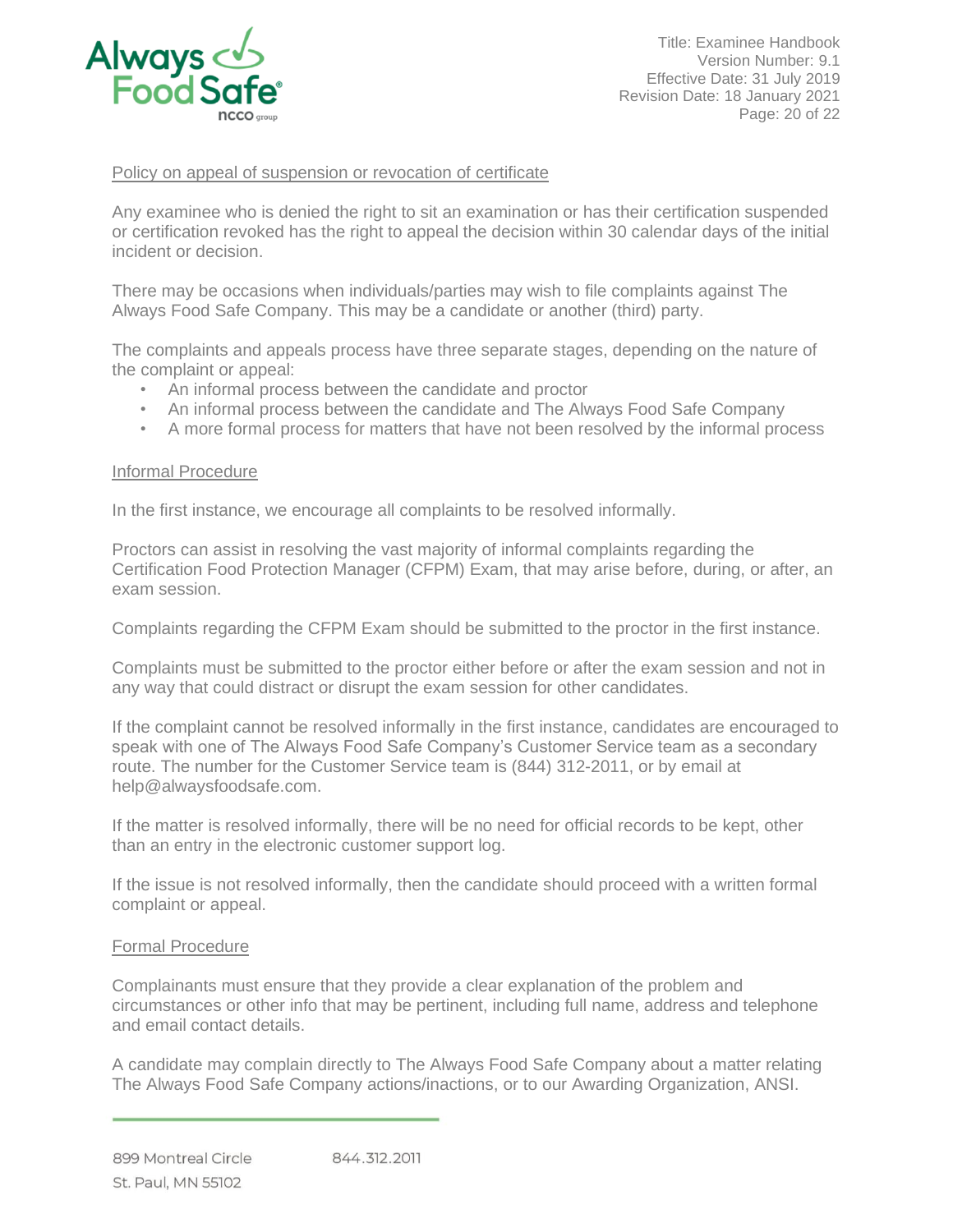

Title: Examinee Handbook Version Number: 9.1 Effective Date: 31 July 2019 Revision Date: 18 January 2021 Page: 21 of 22

To file a complaint or appeal, the Complaints & Appeals Form (which can be found on page 26) must be filled in completely and delivered to The Always Food Safe Company in a timeline in accordance with stated policies, depending on the nature of the complaint or appeal. The form can be mailed to the following address: The Always Food Safe Company, Attn. Complaints and Appeals, 889 Montreal Circle, St. Paul, MN, 55102. The form may also be scanned and emailed to: help@alwaysfoodsafe.com. All complaints and appeals made after the timeline stated in the policy will not be considered.

The candidate will be notified of the appeal outcome by phone, email or in writing within 30 days of receipt of the appeal at the Always Food Safe Company's office.

# *The Always Food Safe Company is committed to investigating all complaints reasonably, fairly, and fully.*

- All complaints and appeals will be approached in a fair and transparent manner with the complainant being provided information about their formal complaint/appeal with a corresponding resolution as deemed necessary.
- The internal formal process will be at no cost to the complainant.
- The Always Food Safe Company will ensure the matter is handled confidentially.